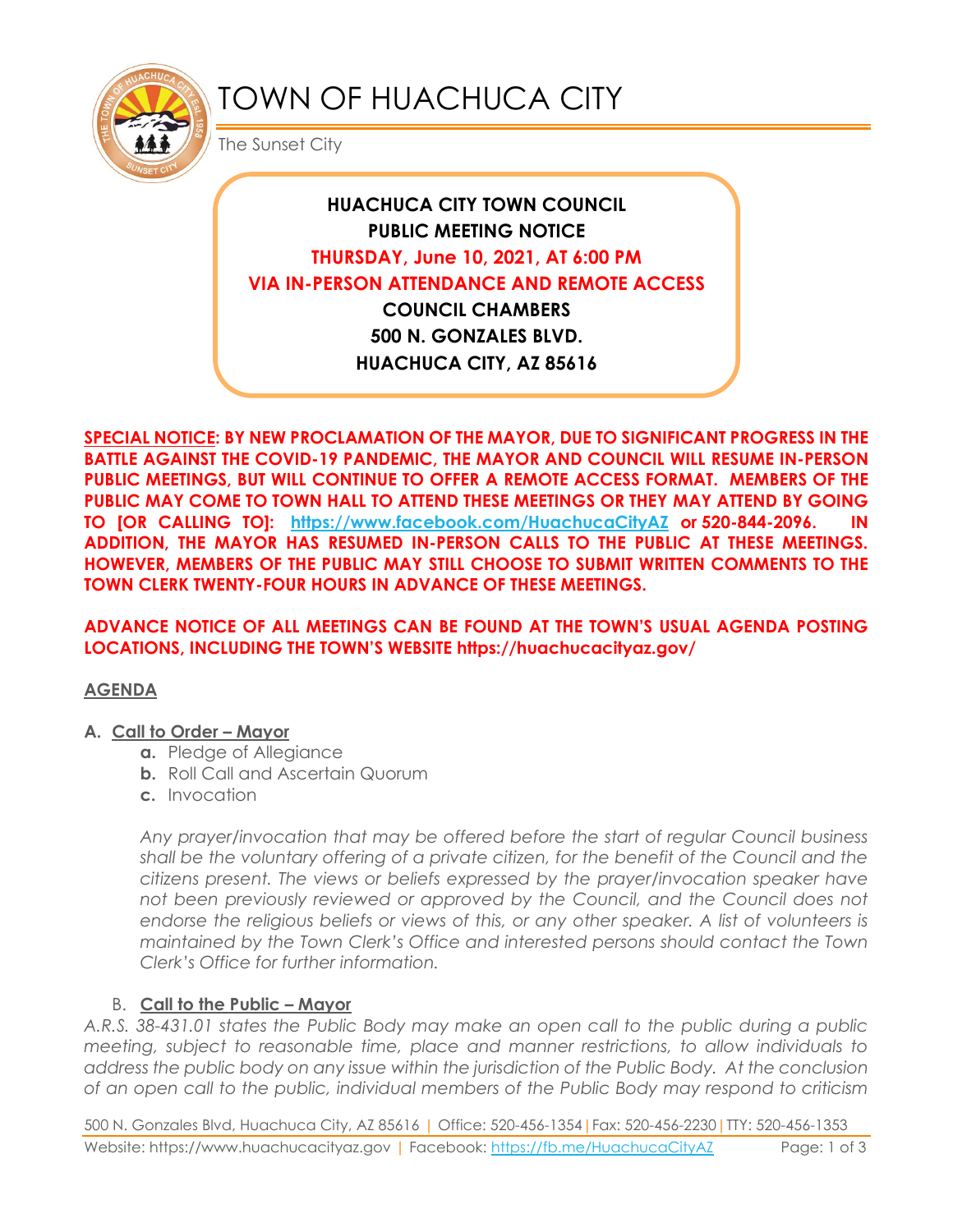*made by those who have addressed the Public Body, may ask staff to review a matter or may ask that a matter be put on a future agenda. However, members of the Public Body shall not discuss or take legal action on matters raised during an open call to the public unless the matters are properly noticed for discussion and legal action.*

## **C. Consent Agenda - Mayor**

*All items listed in the Consent Agenda are considered routine matters and will be enacted by one motion of the Council. There will be no separate discussion of these items unless a Member of the Town Council requests that an item or items be removed for discussion. Council Members may ask questions without removal of the item from the Consent Agenda. Items removed from the Consent Agenda are considered in their normal sequence as listed on the agenda, unless called out of sequence.*

- **C.1** Consider approval of the minutes of the Regular Council meeting, including the executive session, held on May 20, 2021.
- **C.2** Consider approval of the Payment Approval Report.

## **D. Unfinished Business before the Council – Mayor**

*Public comment will be taken at the beginning of each agenda item, after the subject has been announced by the Mayor and explained by staff. Any citizen, who wishes, may speak one time for five minutes on each agenda item before or after Council discussion. Questions from Council Members, however, may be directed to staff or a member of the public through the Mayor at any time.*

## **E. New Business Before Council - Mayor**

*Public comment will be taken at the beginning of each agenda item, after the subject has*  been announced by the Mayor and explained by staff. Any citizen, who wishes, may speak one *time for five minutes on each agenda item before or after Council discussion. Questions from Council Members, however, may be directed to staff or a member of the public through the Mayor at any time.* 

#### **E.1 Discussion and/or Action [Mayor Wallace]: RESOLUTION NO. 2021-09 A RESOLUTION OF THE MAYOR AND COUNCIL OF THE TOWN OF HUACHUCA CITY, ARIZONA, AUTHORIZING THE TOWN TO EXTEND THE INTERGOVERNMENTAL AGREEMENT WITH THE WHETSTONE FIRE DISTRICT FOR FIRE AND EMERGENCY MEDICAL SERVICES.**

**E.2 Discussion and/or Action [Chief Thies]: Administration of the Oath of Office to Animal Control Officer Gerald Hursh.** 

**E.3 Discussion and/or Action [Suzanne Harvey]: Manager Harvey will ask for Council's decision on paint colors for Town buildings, or direction to provide more color choices.**

**E.4 Discussion and/or Action [Mayor Wallace]: First reading of ORDINANCE NO. 2021-01 AN ORDINANCE OF THE MAYOR AND TOWN COUNCIL OF THE TOWN OF HUACHUCA CITY, COCHISE COUNTY, ARIZONA, CHANGING THE ZONING OF 143.55 ACRES OF PROPERTY OWNED BY HAYHOOK, L.L.C., AND GENERALLY SITUATED AT THE WEST END OF PATTON STREET (TAX PARCELS**